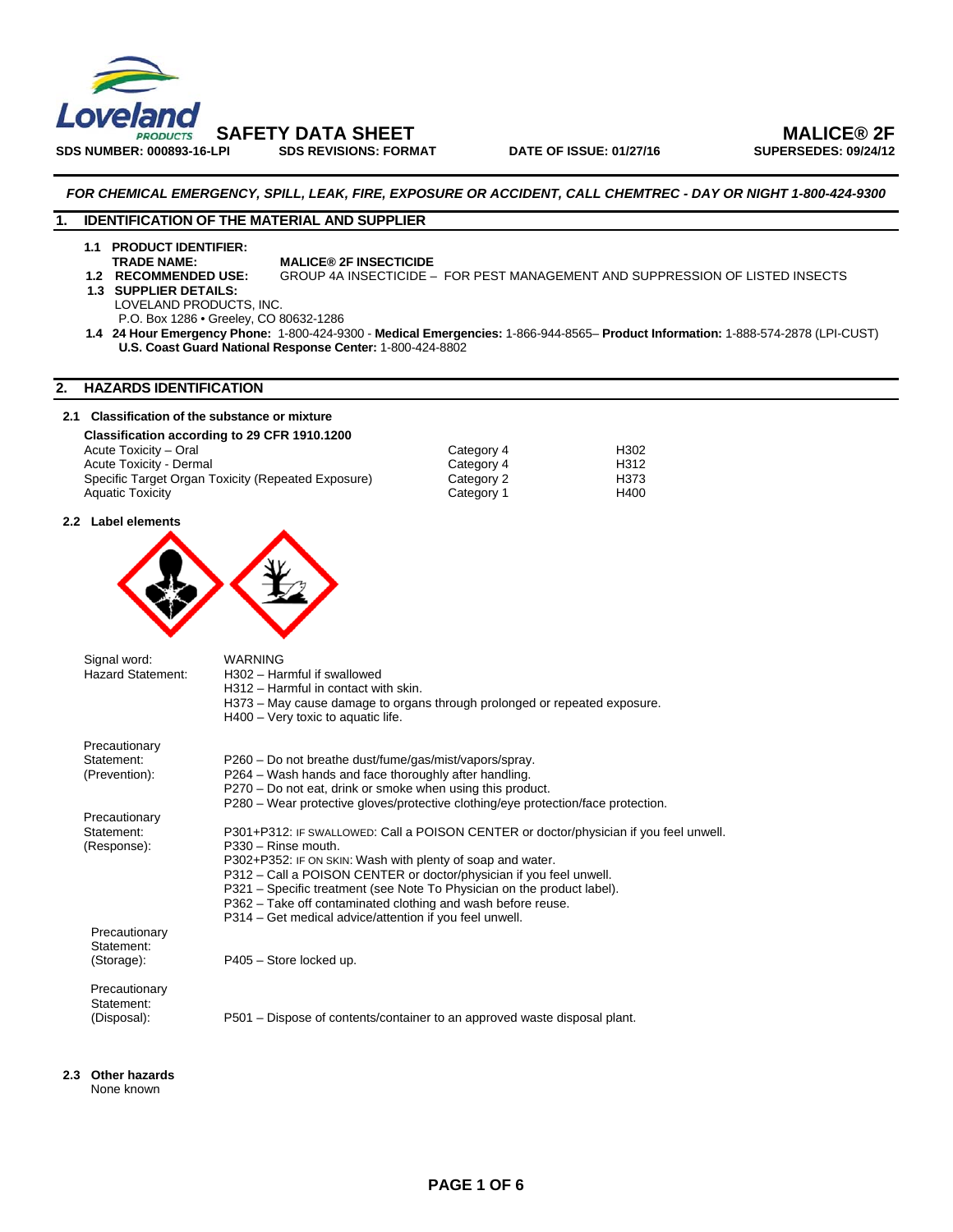

### **3. COMPOSITION, INFORMATION ON INGREDIENTS**

### **3.1 Substances**

### **3.2 Mixtures**

#### **Classification according to 29 CFR 1910.1200**

| Chemical Name:                                  | CAS No.       | Classification                           | Concentration<br>$[\%]$  |
|-------------------------------------------------|---------------|------------------------------------------|--------------------------|
| Imidacloprid                                    | 138261-41-3   | Oral tox; 4; H302<br>Dermal tox. 4; H312 | 21.40                    |
| Other ingredients, includes<br>Propylene Glycol | $57 - 55 - 6$ | STOT-RE: 2: H373<br>Aquatic tox: 1: H400 | < 78.60<br>$7.60 - 8.40$ |

Ingredients not precisely identified are proprietary or non-hazardous.

### **4. FIRST AID MEASURES**

# **4.1 Description of First Aid Measures**

Get medical attention if symptoms occur.

| If swallowed:           | Call a poison control center or doctor immediately for treatment advice. Have person sip a glass of water if able to swallow.<br>Do not induce vomiting unless told to do so by the poison control center or doctor. Do not give anything by mouth to an<br>unconscious person. |
|-------------------------|---------------------------------------------------------------------------------------------------------------------------------------------------------------------------------------------------------------------------------------------------------------------------------|
| If in eyes:             | Hold eye open and rinse slowly and gently with water for 15-20 minutes. Remove contact lenses, if present, after the first 5<br>minutes, then continue rinsing eye. Call a poison control center or doctor for treatment advice.                                                |
| If on skin or clothing: | Take of contaminated clothing. Rinse skin immediately with plenty of water for 15-20 minutes. Call a poison control center or<br>doctor for treatment advice.                                                                                                                   |

### **4.2 Most Important Symptoms and Effects, Acute and Delayed**  Symptoms: Harmful if swallowed.

#### **4.3 Immediate Medical Attention and Special Treatment**

Treatment: **NOTES TO PHYSICIAN:** No specific antidote is available. Treat symptomatically.

 **FOR A MEDICAL EMERGENCY INVOLVING THIS PRODUCT CALL: 1-866-944-8565** 

Have the product label or container with you when calling a poison control center or doctor or going for treatment.

### **5. FIRE FIGHTING MEASURES**

### **5.1 EXTINGUISHING MEDIA:**

Suitable Extinguishing Media: Use medium appropriate to surrounding fire. Dry chemical, carbon dioxide (CO2), foam.

**5.2 SPECIAL HAZARDS ARISING FROM THE SUBSTANCE OR MIXTURE:**<br>Specific Hazards During Firefighting: During a fire, irritating and po During a fire, irritating and possibly toxic gases may be generated by thermal decomposition or combustion.

### **5.3 SPECIAL PROTECTIVE EQUIPMENT AND PRECAUTIONS FOR FIREFIGHTERS**  Special Protective Equipment for Firefighters: Self-contained breathing apparatus and full protective gear should be worn in fighting large fires involving chemicals. Use water spray to keep fire exposed containers cool. Keep people away. Isolate

fire and deny unnecessary entry.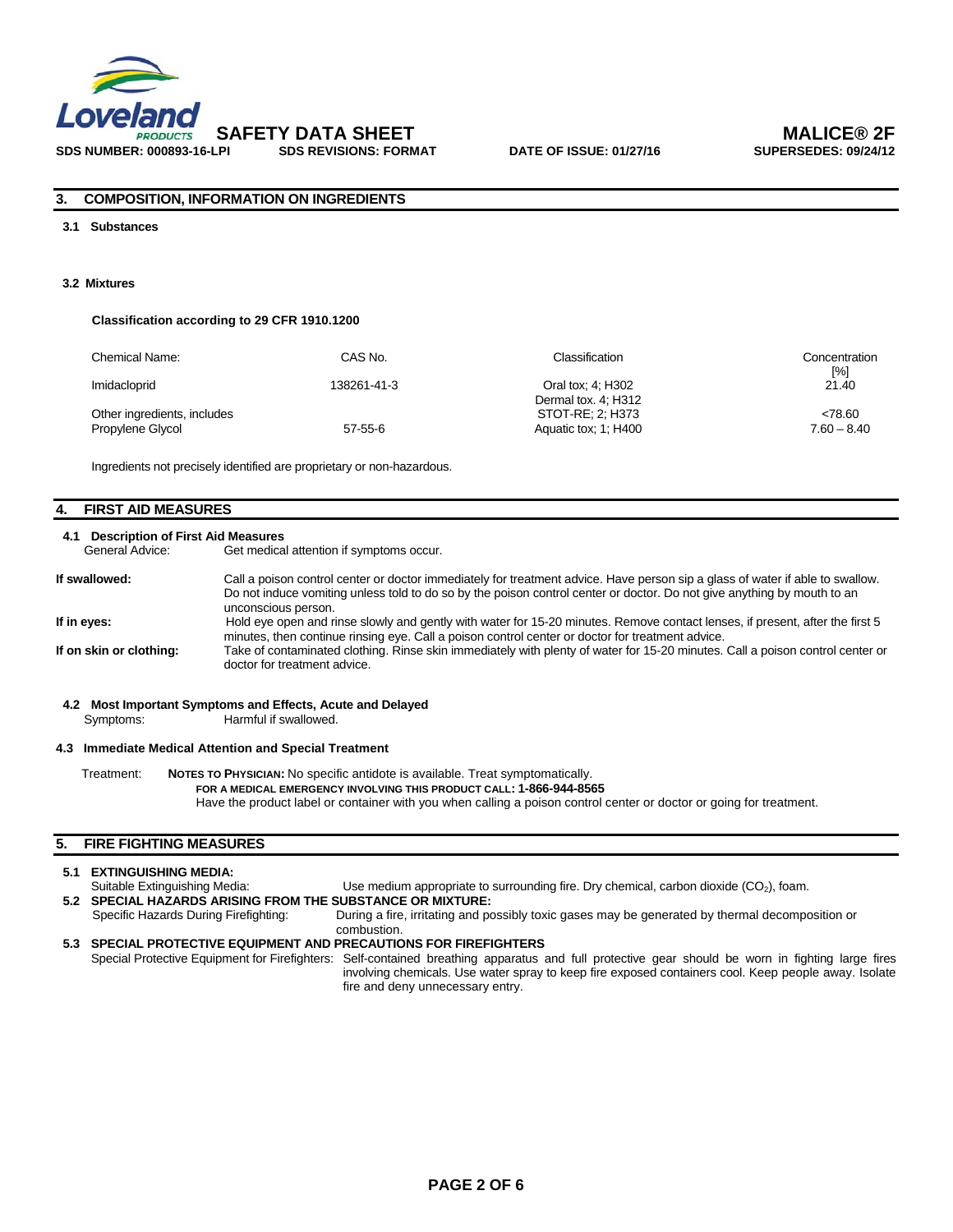

### **6. ACCIDENTAL RELEASE MEASURES**

### **6.1 PERSONAL PRECAUTIONS, PROTECTIVE EQUIPMENT AND EMERGENCY PROCEDURES**

Personal Precautions: Avoid inhalation of mists and contact with skin and eyes. Ensure adequate ventilation. Wear suitable protective clothing.

# **6.2 ENVIRONMENTAL PRECAUTIONS**

Do not apply directly to water, or to areas where surface water is present or to intertidal areas below the mean high water mark. Do not contaminate water when disposing of equipment washwaters. This pesticide is highly toxic to bees exposed to direct treatment on blooming crops or weeds. Do not apply this product or allow it to drift to blooming crops or weeds if bees are foraging. This product is toxic to wildlife and highly toxic to aquatic invertebrates. This chemical demonstrates the properties and characteristics associated with chemicals detected in groundwater. The use of this chemical in areas where soils are permeable, particularly where the water table is shallow, may result in groundwater contamination.

# **6.3 METHODS AND MATERIALS FOR CONTAINMENT AND CLEAN-UP**<br>Methods for Clean-Up: Contain the spill at its s

Contain the spill at its source. Contain the spill to prevent spreading or contaminating soil or from entering sewage and drainage systems or any body of water. Clean up spills immediately, observing precautions in section 8. Cover entire spill with absorbing material and place into a compatible disposal container. Scrub the area with a hard water detergent. Pick up wash liquid with additional absorbent and place into a compatible disposal container. Once all material is cleaned up and placed in a disposal container, seal container and arrange for disposition.

### **7. HANDLING AND STORAGE**

**7.1 PRECAUTIONS FOR SAFE HANDLING:** 

Advice on Safe Handling: Follow manufacturer's instructions for cleaning/maintaining PPE. If no such instructions for washables exist, use detergent and hot water. Keep and wash PPE separately from other laundry. Discard clothing and other absorbent material that have been drenched or heavily contaminated with the product's concentrate. Do not reuse them. Wash hands before eating, drinking, chewing gum, using tobacco or using the toilet. Remove clothing immediately if pesticide gets inside. Then wash thoroughly and put on clean clothing. Remove PPE immediately after handling this product. Wash the outside of gloves before removing. As soon as possible, wash thoroughly and change into clean clothing.

**7.2 CONDITIONS FOR SAFE STORAGE:** 

Store in a cool, dry place and in such a manner as to prevent cross contamination with other pesticides, fertilizers, food, and feed. Store in original container and out of the reach of children, preferably in a locked storage area. Do not contaminate water, food or feed by storage or disposal.

## **8. EXPOSURE CONTROLS / PERSONAL PROTECTION 8.1 CONTROL PARAMETERS: OCCUPATIONAL EXPOSURE LIMITS U.S. Workplace Exposure Level (AIHA) WEELs (Workplace Environmental Exposure Levels) Components** Type Value Propylene Glycol **TWA** 10 mg/m<sup>3</sup> **U.S. Workplace Exposure Level (OSHA) PELs Components** Type Type Value No listings TWA **Biological limit values ACGIH Biological Exposure Indices Components Components Value Specimen** No listings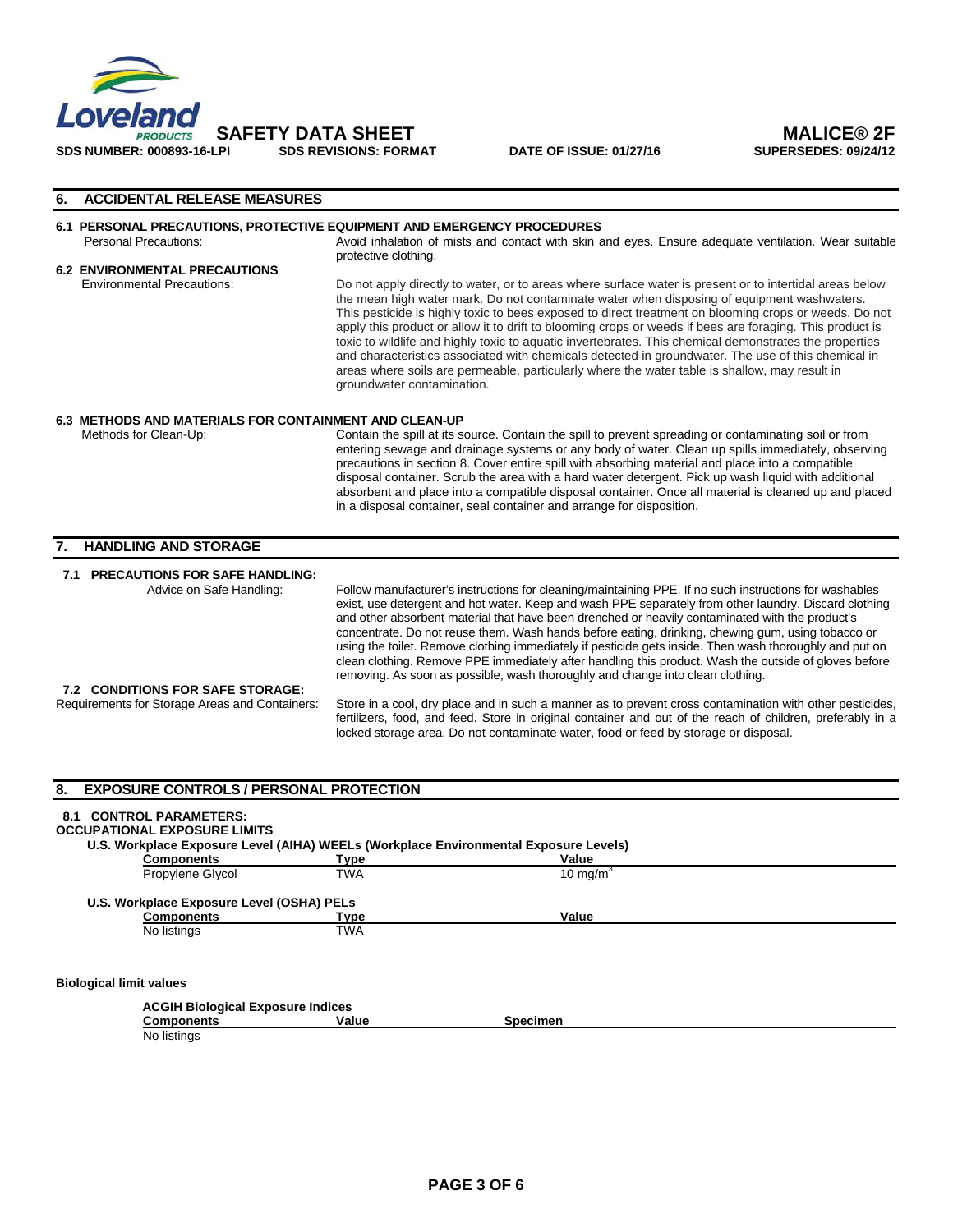

## **8.2 EXPOSURE CONTROLS:**

**Engineering Measures**  When handlers use closed systems or enclosed cabs in a manner that meet the requirements listed in the Worker Protection Standard (WPS) for agricultural pesticides [40 CFR 170.240(d)(4-6)], the handler PPE requirements may be reduced or modified as specified in the WPS.  **Individual Protection Measures: Eye / Face Protection:** Goggles or shielded safety glasses are recommended.<br>
Skin Protection: Long-sleeved shirt and long pants. Chemical-resistant g Skin Protection: Long-sleeved shirt and long pants. Chemical-resistant gloves. Shoes plus socks.<br>Respiratory Protection: In case of inadequate ventilation or risk of inhalation of mists or vapors, use suita In case of inadequate ventilation or risk of inhalation of mists or vapors, use suitable respiratory equipment approved by MSHA/NIOSH. Wear respiratory protection during operations where spraying or misting occurs. If respirators are used, a program should be in place to assure compliance with 29 CFR 1910.134, the OSHA Respiratory Protection

standard. Wear air supplied respiratory protection if exposure concentrations are unknown.

### **9. PHYSICAL AND CHEMICAL PROPERTIES**

| 9.1   | APPEARANCE:                                                   | Liquid suspension                                                                                   |  |  |  |  |
|-------|---------------------------------------------------------------|-----------------------------------------------------------------------------------------------------|--|--|--|--|
|       | ODOR:                                                         | Odorless.                                                                                           |  |  |  |  |
|       | ODOR THRESHOLD:                                               | No data available.                                                                                  |  |  |  |  |
|       | COLOR:                                                        | Off-white.                                                                                          |  |  |  |  |
|       | pH:                                                           | 7.62                                                                                                |  |  |  |  |
|       | MELTING POINT / FREEZING POINT: Not applicable.               |                                                                                                     |  |  |  |  |
|       | BOILING POINT:                                                | No data available.                                                                                  |  |  |  |  |
|       | <b>FLASH POINT:</b>                                           | $>$ 211°F / $>$ 99.4°C.                                                                             |  |  |  |  |
|       | FLAMMABILILITY (solid, gas): Not flammable.                   |                                                                                                     |  |  |  |  |
|       |                                                               | UPPER / LOWER FLAMMABILITY OR EXPLOSIVE LIMITS: No data available.                                  |  |  |  |  |
|       | VAPOR PRESSURE:                                               | No data available.                                                                                  |  |  |  |  |
|       | SOLUBILITY: SOLUBILITY:                                       | Dispersible.                                                                                        |  |  |  |  |
|       | PARTITION CO-EFFICIENT, n-OCTANOL / WATER: No data available. |                                                                                                     |  |  |  |  |
|       | AUTO-IGNITION TEMPERATURE: No data available.                 |                                                                                                     |  |  |  |  |
|       | DECOMPOSITION TEMPERATURE: No data available.                 |                                                                                                     |  |  |  |  |
|       | VISCOSITY:                                                    | 634.6 mPa @ 20°C                                                                                    |  |  |  |  |
|       | SPECIFIC GRAVITY (Water = 1): $1.111$ g/ml                    |                                                                                                     |  |  |  |  |
|       | DENSITY:                                                      | 9.27 lbs./gal $/$ 1.11 kg/L                                                                         |  |  |  |  |
| Note: |                                                               | These physical data are typical values based on material tested but may vary from sample to sample. |  |  |  |  |

Typical values should not be construed as a guaranteed analysis of any specific lot or as specification items.

### **10. STABILITY AND REACTIVITY**

### **10.1 REACTIVITY**

- **Stable**
- **10.2 CHEMICAL STABILITY**
- Stable under normal temperature conditions **10.3 POSSIBILITY OF HAZARDOUS REACTIONS**
- No data available. Will not polymerize.
- **10.4 CONDITIONS TO AVOID Excessive heat and extreme cold.**
- **10.5 INCOMPATIBILE MATERIALS**
- None known.
- **10.6 HAZARDOUS DECOMPOSITION PRODUCTS**  Oxides of carbon, hydrogen chloride, hydrogen cyanide, and oxides of nitrogen.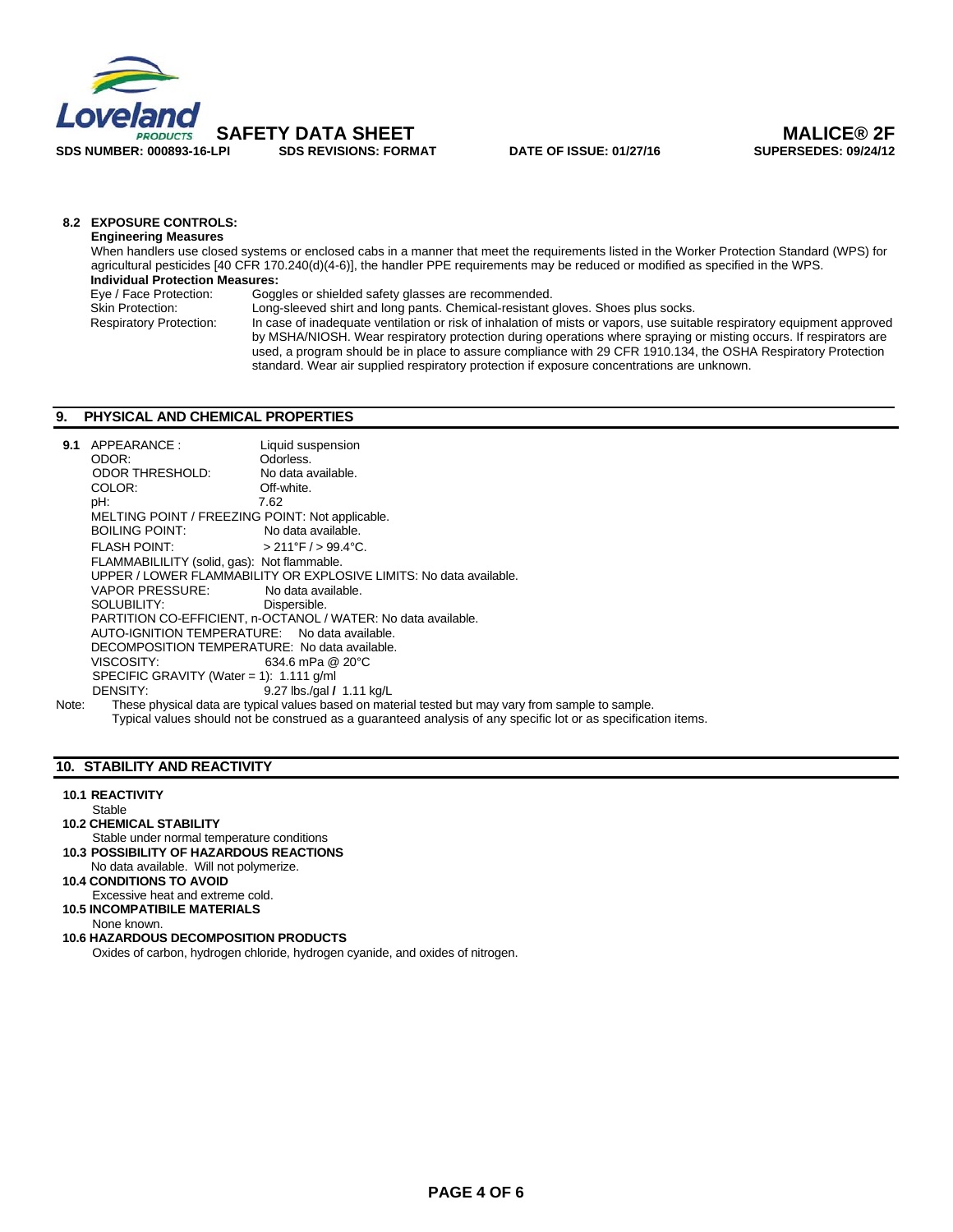

**SDS NUMBER: 000893-16-LPI SDS REVISIONS: FORMAT DATE OF ISSUE: 01/27/16 SUPERSEDES: 09/24/12** 

### **11 TOXICOLOGICAL INFORMATION**

### **11.3 LIKELY ROUTES OF EXPOSURE**

Ingestion, Dermal, Inhalation, Eye Contact. **LC<sub>50</sub>** (rat):  $> 0.63$  mg/L (4H) **LD<sub>50</sub> Oral (rat):** > 2,000 mg/kg. **LD<sub>50</sub> Dermal (rabbit):** > 2,000 mg/kg **Acute Toxicity Estimates:** No data available. **Eye Irritation (rabbit):** Minimal eye irritant. **Skin Irritation (rabbit):** Non-irritating. **Inhalation:** Do data available. **Ingestion:** Harmful if swallowed. **Specific Target Organ Toxicity:** Heart. Liver. Blood. Thyroid. **Aspiration:** No data available. **Skin Sensitization (guinea pig):** Not a sensitizer  **Carcinogenicity:** Not a carcinogen. **Germ Cell Mutagenicity:** No data available. **Interactive Effects:** None known.

### **12 ECOLOGICAL INFORMATION**

### **12.3 ECOTOXICITY**

The pesticide is toxic to aquatic invertebrates.

This chemical demonstrates the properties and characteristics associated with chemicals detected in groundwater. The use of this chemical in areas where soils are permeable, particularly where the water table is shallow, may results in groundwater contamination.

### **Ecotoxicological Data**

|              | <b>Species</b> | <b>Test Results</b>                                 |
|--------------|----------------|-----------------------------------------------------|
| Imidacloprid | Rainbow trout  | $211 \text{ mg/L} - 96$ -hour LC <sub>50</sub>      |
|              | Daphnia magna  | 85 mg/L $-$ 48-hour EC <sub>50</sub>                |
|              | Honey Bee      | 0.078 $\mu$ /bee 48-hour LD <sub>50</sub> (Contact) |
|              |                | 0.0039 $\mu$ /bee 48-hour LD <sub>50</sub> (Oral)   |

Do not apply directly to water.

Do not contaminate water when disposing of equipment wash water.

Do not apply when weather conditions favor drift from target area.

### **12.2 PERSISTENCE AND DEGRADABILITY**

**Biodegradability:** Very persistent.

### **12.3 BIOACCUMULATIVE POTENTIAL**

- Bioaccumulation: Low potential for accumulation.
- **12.4 MOBILITY IN SOIL**
- High mobility.

### **12.5 OTHER ADVERSE EFFECTS**

Assessment: No data available.

## **13 DISPOSAL CONSIDERATIONS**

### **13.1 WASTE TREATMENT METHODS**

PESTICIDE DISPOSAL: Pesticide wastes may be toxic. Improper disposal of unused pesticide, spray mixture, or rinse water is a violation of Federal law. If these wastes cannot be used according to label instructions, contact your State Pesticide or Environmental Control Agency, or the Hazardous Waste representative at the nearest EPA Regional Office for guidance in proper disposal methods. **CONTAINER DISPOSAL: Plastic:** Triple rinse (or equivalent), then offer for recycling at an ACRC site (go to http://www.acrecycle.org/ for locations) or by reconditioning, or puncture and dispose of in a sanitary landfill or incineration, or, if allowed by state and local authorities, by burning. If burned, stay out of smoke. Do not contaminate water, food or feed by storage or disposal.